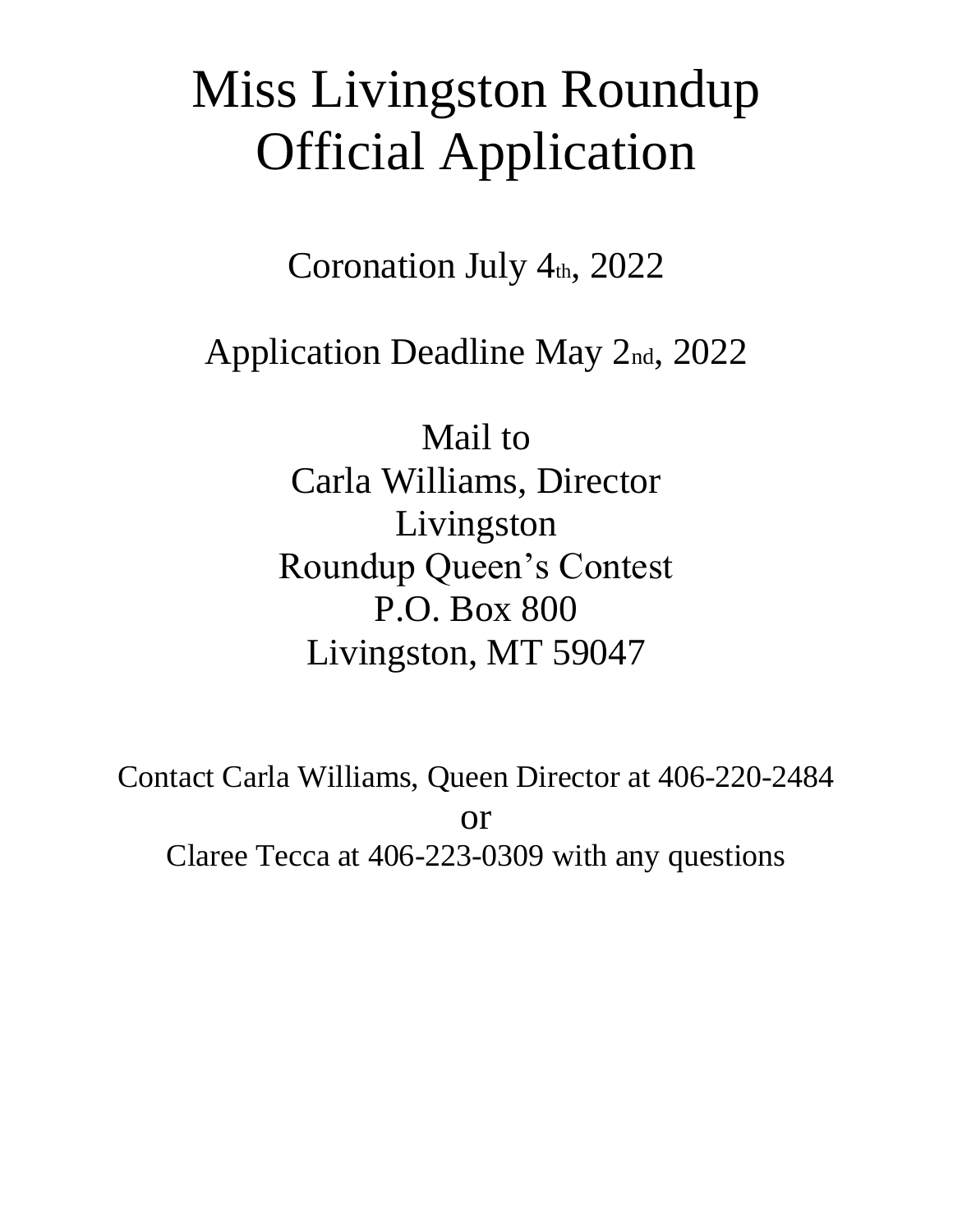# *Miss Livingston Roundup Queen Contest Eligibility*

1. Queen contestants shall be between the ages of 19 and 23. Contestants must supply a birth certificate photocopy as proof.

2. Queen contestants must hold a current driver's license.

3. Contestants must be single, must never have been married or pregnant, and must agree to remain so for the duration of her reign in the event she wins Miss Livingston Roundup (MLR).

4. Contestants must never have been charged and/or determined to have committed any crime of moral turpitude, convicted of any offense, (other than minor traffic offenses) nor have had a title removed for any reason.

5. Contestants must grant permission to the MLR Contest to verify any and all information contained on the official contest application and supporting documents.

6. Contestants must have a western wardrobe for all pageant functions.

7. Contestant's application packet, due by May 1st, 2022 (can be turned in earlier), must include:

a. Official Application

- b. Signed Application Agreement
- c. Photo's
- d. Parent's Signature Form
- e. Photocopy of Birth Certificate
- f. Photocopy of Montana Driver's License
- 8. Return to: Livingston Roundup Queen Contest, Carla Williams, PO BOX 800, Livingston, MT 59047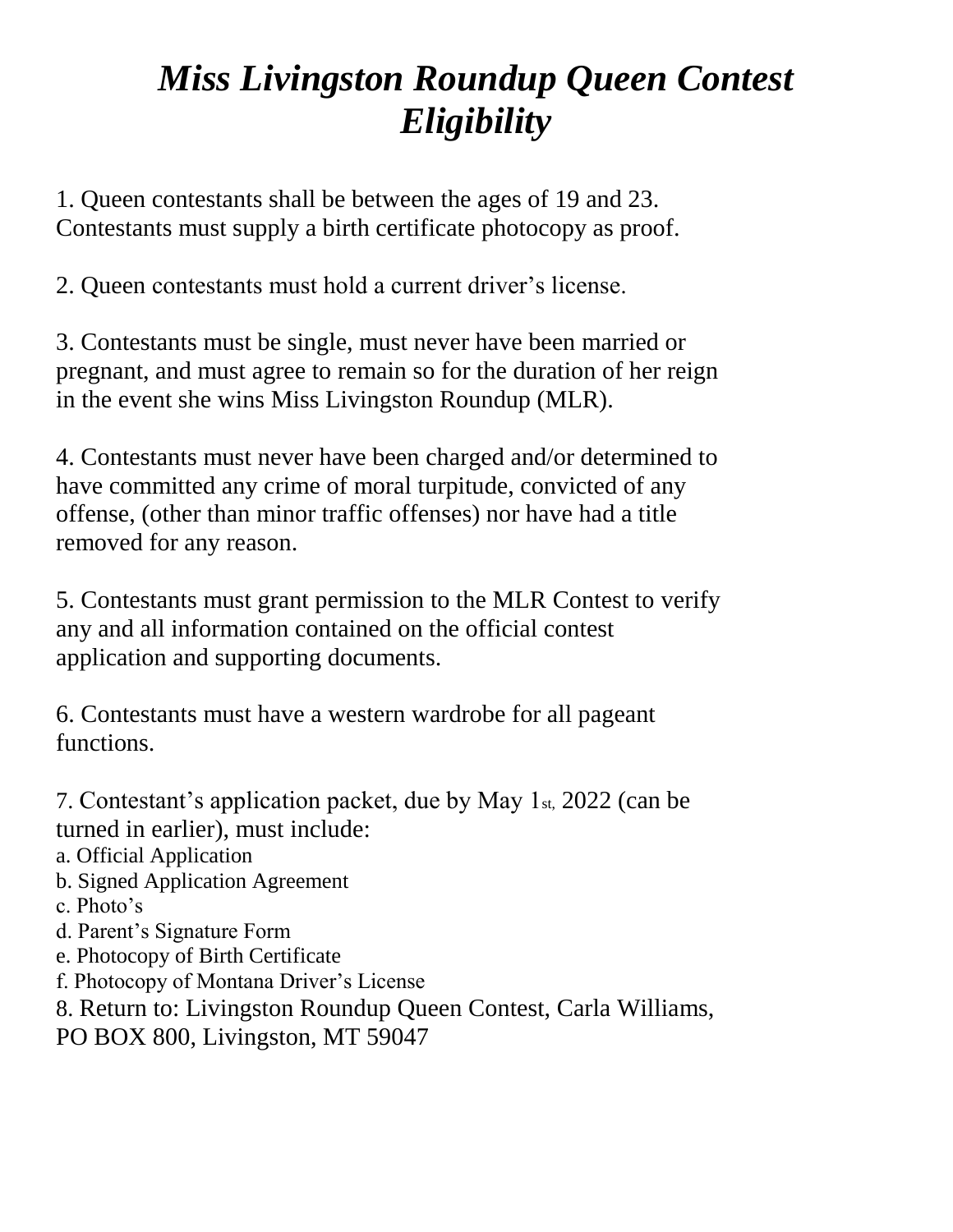9. Application pictures must be as follows: One 8 x 10 color head and shoulder (vertical) and 2 wallet sized black and whites. They can be the same photo. IMPORTANT: If there are any copyright labels or stamps on the back of your pictures, you need written permission from your photographer for LRA to use your photo for publicity: you need to include this with your application. Title holders may use their official photo. You must wear western attire including cowboy hat. Please note these will not be the pictures judged for the photogenic award. These photos will be taken by our LRA Photographer at a date set by LRA.

9. Contestants must agree to abide by these and all other Pageant rules, recognizing the possibility of disqualification for infractions thereof.

10. MLR winner must have a horse available to her for her reign if Needed. She must also have reliable transportation, adequate liability insurance and medical insurance. She must be able to travel throughout the state representing the Livingston Roundup Rodeo.

11. MLR must be willing to sign an agreement for her year of reign and abide by its rules.

12. Contestants must understand that, in the event of winning the contest, they must represent the Livingston Roundup at the State level at the Miss Rodeo Montana Pageant following year after their reign as MLR.

13. Contestants must have executed all consents and/or waivers of liability presented as conditions precedent to competition.

14. The LRA reserves the right to refuse a candidate's application.

15. Contestants must not have held a State Title of any other national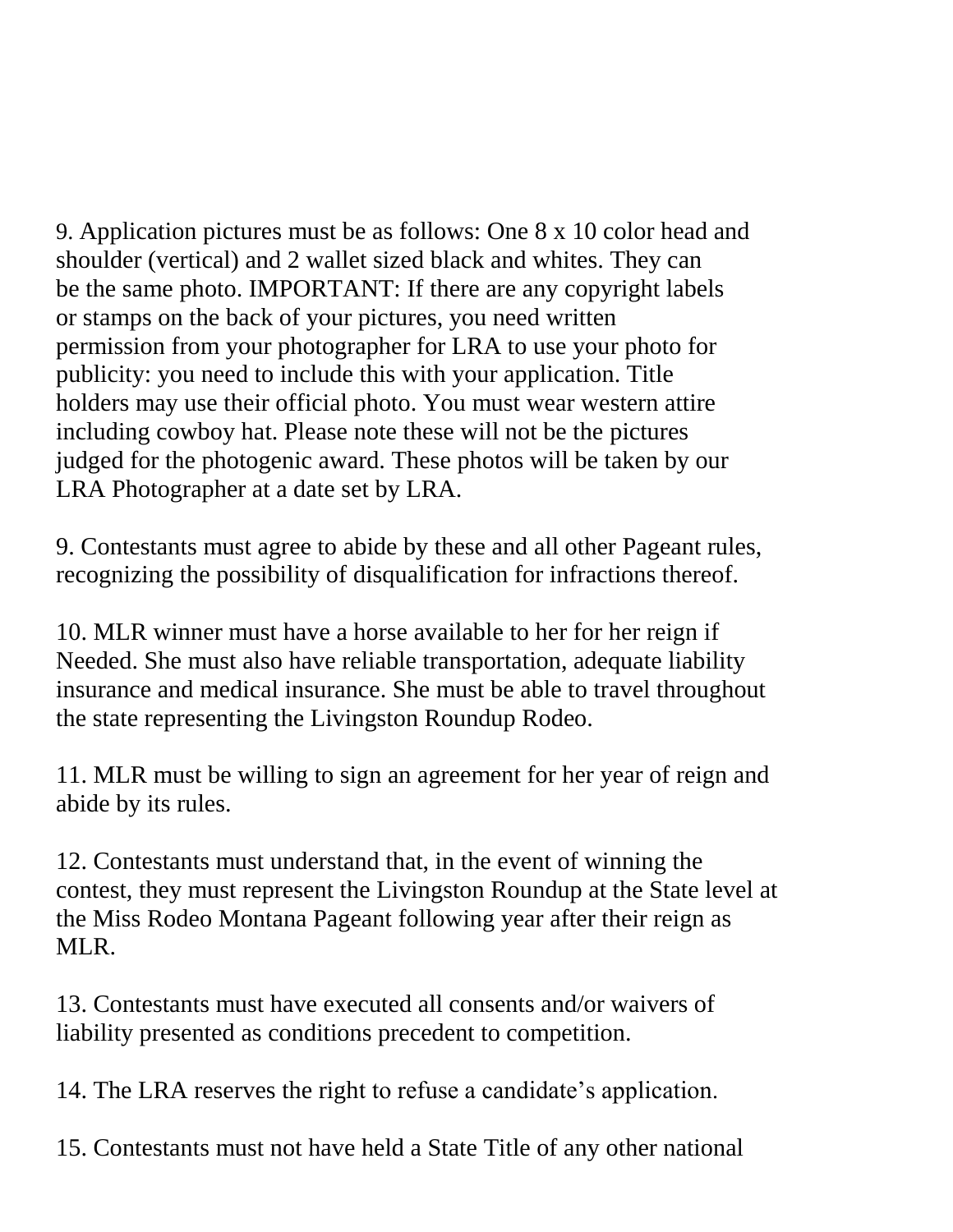pageant.

16. All contestants must ride in the slack performance June  $30<sub>th</sub>$  and July 1st and the rodeo performances, July  $2<sub>nd</sub>$  - July  $4<sub>th</sub>$ 

17. All contestants must be able to ride at the Wilsall, Gardiner, and Big Timber Parades, preceding the Livingston Roundup, and are expected to participate in clinics and the Kiddie Rodeo previous to competition. Dates will be announced at a later date.

# **Miss Livingston Roundup's contest Rules**

1. From the time the competition starts contestants must abide by the Contest Rules.

2. Judges have the final say on all scoring decisions.

3. Contestants must be prompt and on-time to all functions. Please plan ahead. Tardiness will not be tolerated. If you are not 15 minutes early, you are late.

4. Speeches are to be 1.5 minutes long (90sec). No notes or props are permitted. This will be in accordance with MRM speech guidelines. Each contestant will be given a series of speech topics to choose from. They will then have 10 minutes to prepare a 1.5 minute speech.

5. Horsemanship competition will consist of two go-grounds, on two different horses, one pattern chosen by the judges from the three included in the contest rules and one rail class. Drawing for horses will take place at the horsemanship competition.

6. There will be a written test administered during competition. Each contestant is expected to be knowledgeable in all areas associated with a rodeo queen's duties throughout her reign. Including but not limited to: PRCA rules and regulations, AQHA guidelines, basic animal health,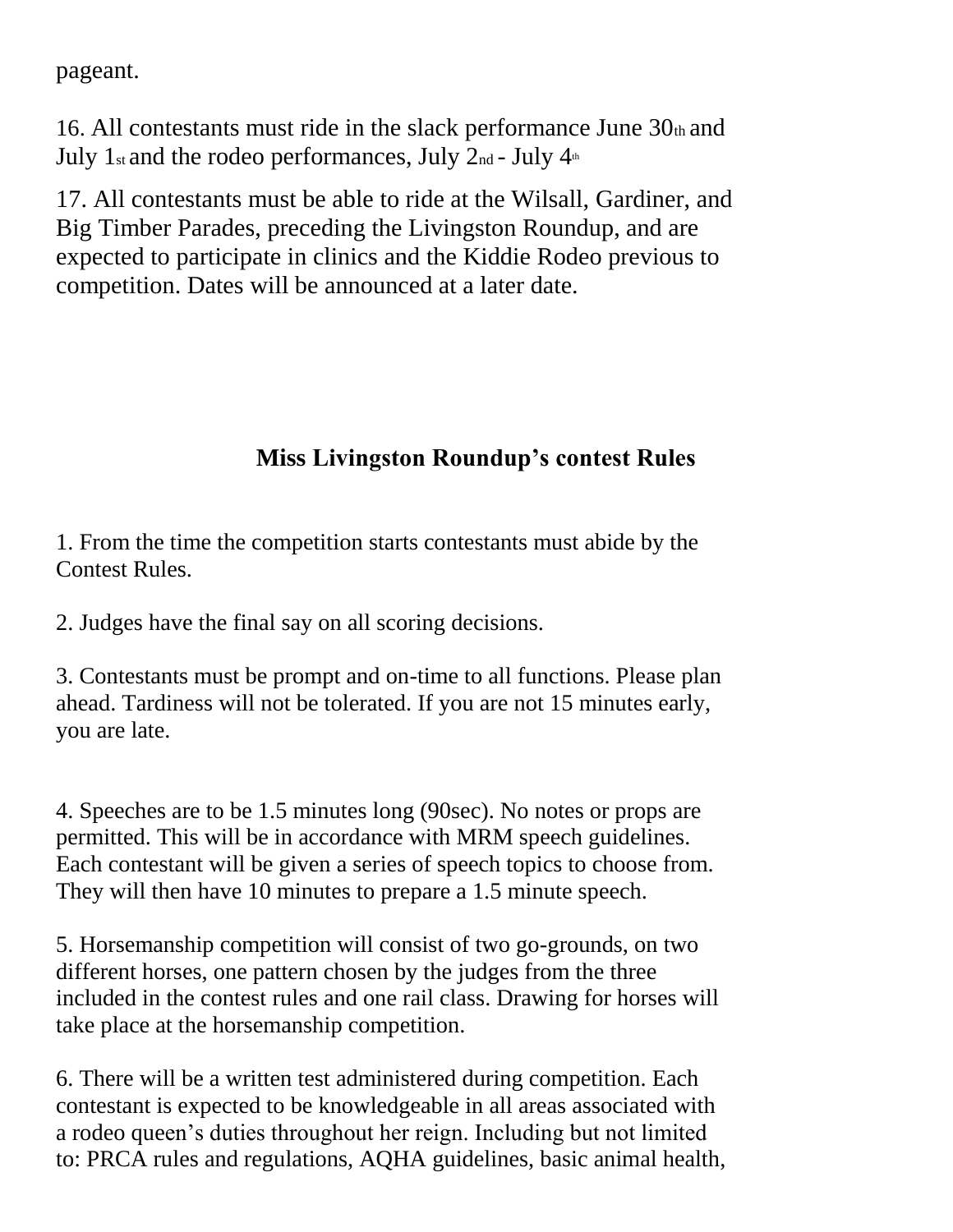7. This contest follows the guidelines of the Miss Rodeo Montana rules, with guidance from the Rodeo Montana Board. Miss Livingston Roundup will attempt to attend as many PRCA rodeos in our state and appear at parades or Kiddie Rodeos as different committees are sponsoring as possible.

## 8. The incoming Miss Livingston Roundup will represent the LRA in a professional manner. **There will be no use of ANY alcohol or tobacco product by any contestant during the contest or while representing the LRA.**

9. During the contest there will be silent judges present. Conduct yourself in an appropriate manner at all times.

10. The MLR dress code will be strictly adhered to for each function. Additional event dress regulations and guidelines will be given to each contestant.

11. Parents and relatives are encouraged to attend! LRA welcomes all and wants to make this an enjoyable time for everyone involved. However, parents, relatives, friends, coaches, etc. may not interfere with the judges in any way. Interference may cause the contestant's disqualification.

12. On judging day, parents, friends, will not be allowed in the back gate area. They must find seating, preferable in the Grandstand. You are expected to say your "goodbyes" before you enter the rodeo ground back gate area and prepare your own horse for competition. LRA will supply assistance in changing saddles for you during the competition between patterns.

13. Contestants will conduct themselves in an appropriate manner. If inappropriate behavior occurs, in the opinion of the judges, you may be disqualified from the competition.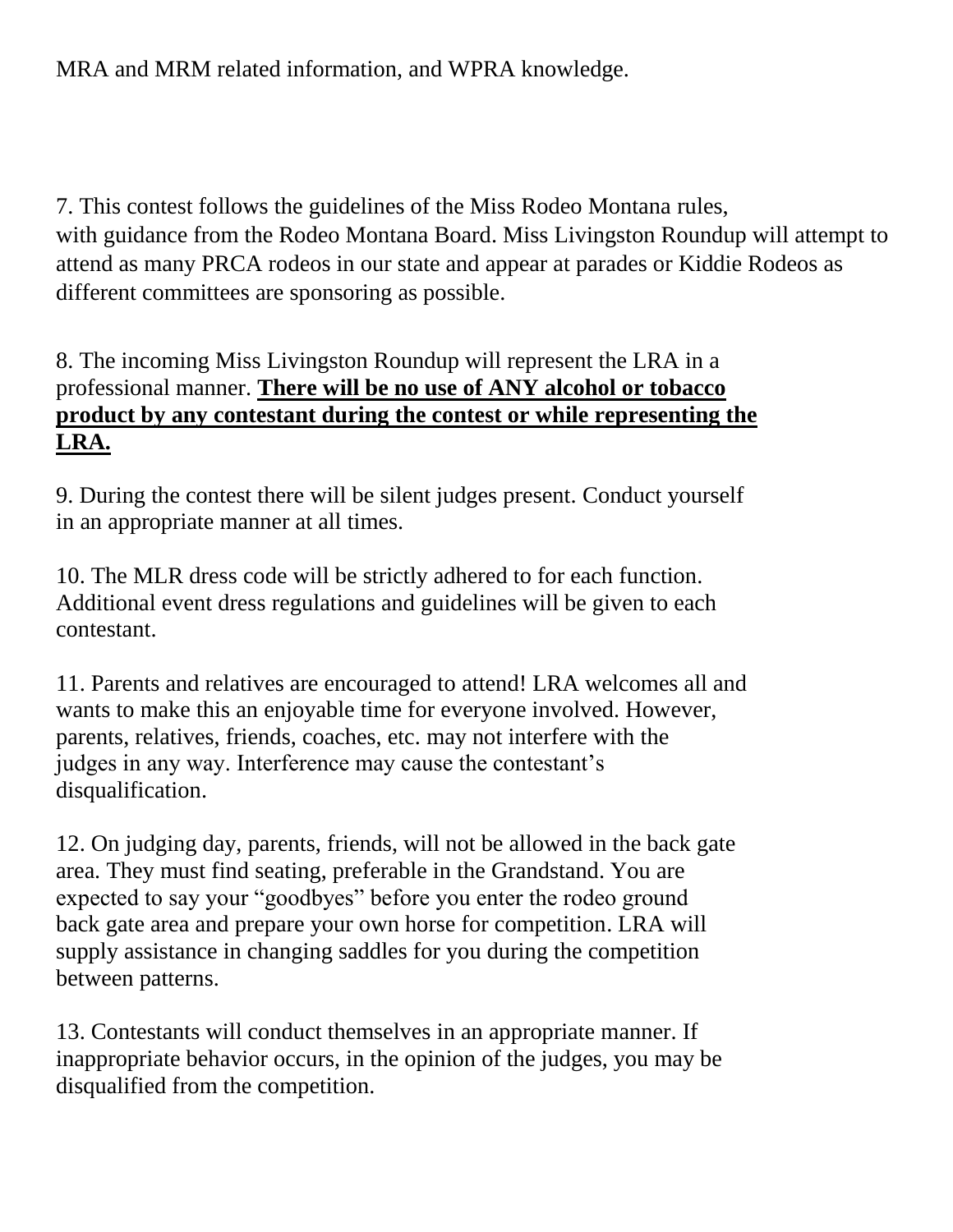*In the event the contestant chosen as Miss Livingston Roundup is not able to fulfill her duties as deemed by the LRA she must return any awards and make compensation for monetary awards received, and all future appearance dates will be canceled. The LRA Board of Directors reserve the right to determine if a successor will be named, and if so, who that will be.*

Contestant Signature Date: MLR Queen's Director

# *LOSS OF TITLE AND BENEFITS:*

Miss Livingston Roundup *SHALL NOT!!!*

1. Have been previously married and/or pregnant.

2.

.

2. Be charged with and/or determined to have committed any crime of moral turpitude.

3. Compete in and otherwise participate in any other beauty and/or talent contest, pageant and/or activity; solicit, negotiate or contract with any third person for appearance photographs, interviews, sponsorships and/or endorsements during the year of her reign.

4. Have taken any actions, which in the good faith determination of the Board of LRA, will or is reasonable likely to cause harm or damage to the good will or reputation of LRA.

5. Violate any provisions of the participation agreement, LRA agreement, or pageant rules and regulations.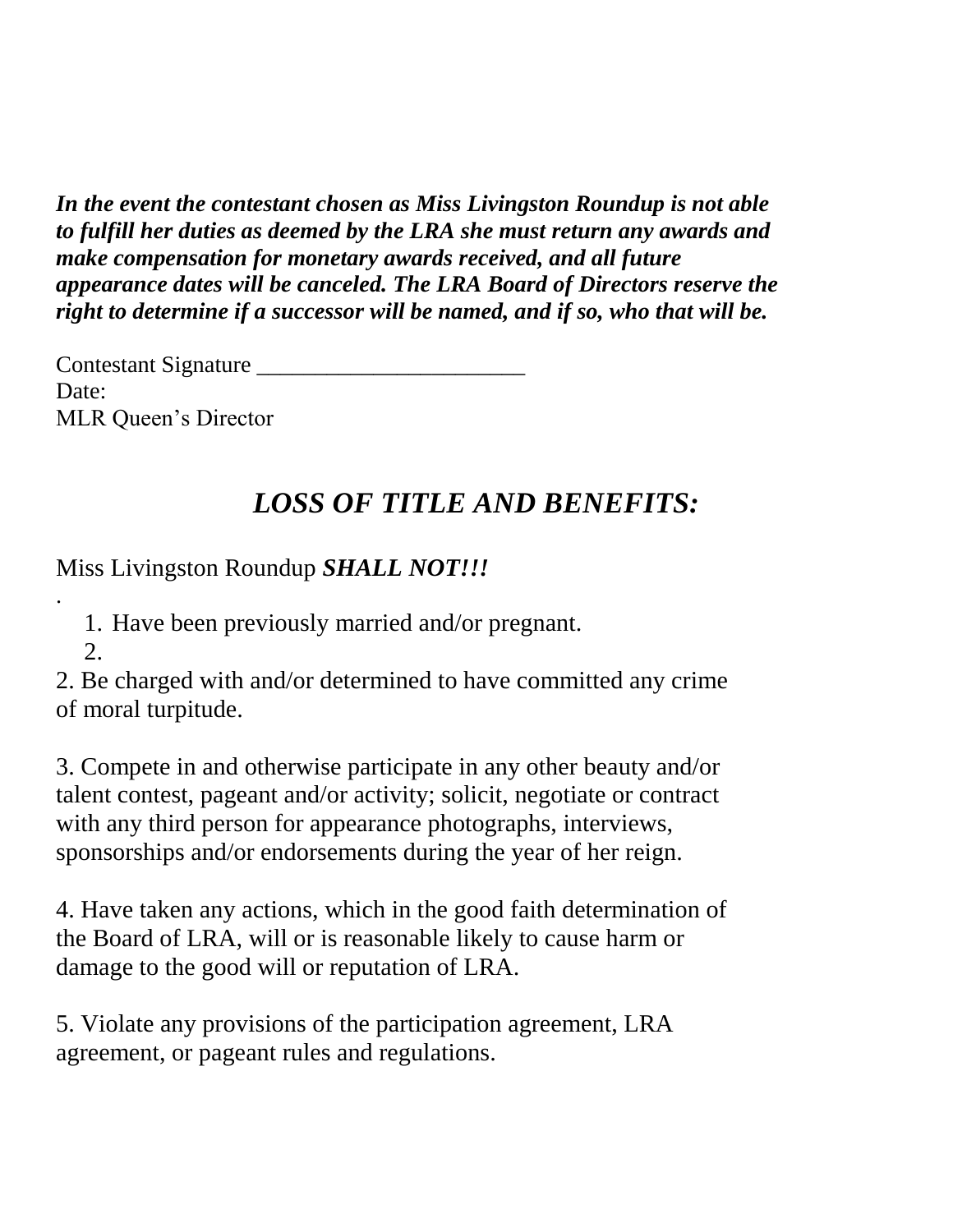Upon the occurrence of any of the above events, the title of Miss Livingston Roundup Queen, with any and all benefits derived by such a person, shall be forfeited.

| Contestant Signature: ___________________________.       |  |
|----------------------------------------------------------|--|
| Date:                                                    |  |
|                                                          |  |
|                                                          |  |
|                                                          |  |
| *Photocopy of proof of Medical Insurance to be included. |  |
| Notary Public Signature: Date: Date:                     |  |

#### *PERSONAL INFORMATION*

NAME:

DATE OF BIRTH:

ADDRESS:

ZIP: COUNTY:

PHONE:

FATHER'S NAME: ADDRESS:

PHONE: